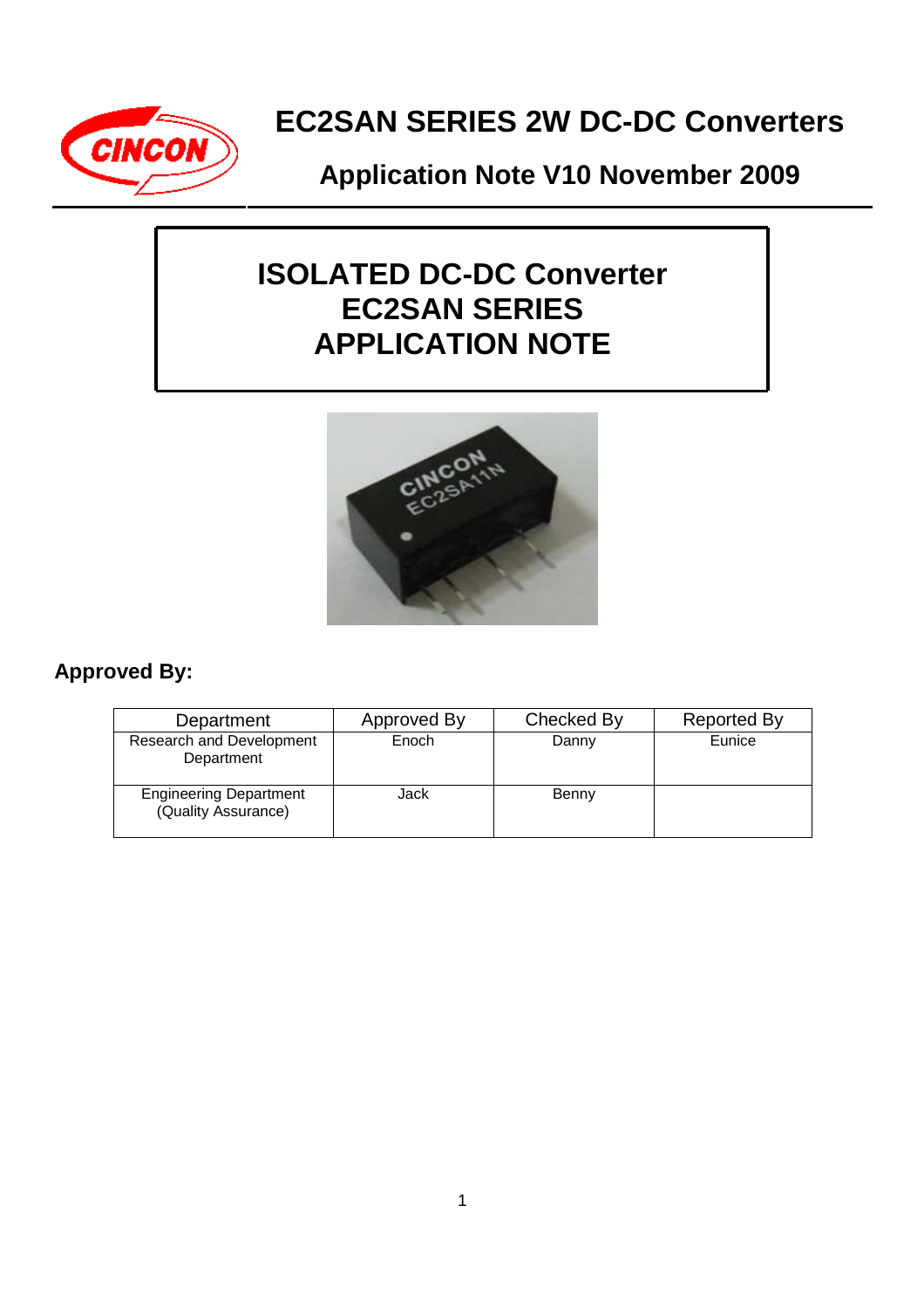

# **Application Note V10 November 2009**

# **Content**

| <b>1. INTRODUCTION</b>                       | 3  |
|----------------------------------------------|----|
| <b>2. DC-DC CONVERTER FEATURES</b>           | 3  |
| <b>3. ELECTRICAL BLOCK DIAGRAM</b>           | 3  |
| <b>4. TECHNICAL SPECIFICATIONS</b>           | 4  |
| <b>5. MAIN FEATURES AND FUNCTIONS</b>        | 6  |
| 5.1 Operating Temperature Range              | 6  |
| 5.2 Output Short Circuit Protection          | 6  |
| <b>6. APPLICATIONS</b>                       | 6  |
| 6.1 Recommended Layout PCB Footprints        | 6  |
| 6.2 Power De-rating curves for EC2SAN Series | 7  |
| 6.3 Efficiency vs. Load Curves               | 8  |
| 6.4 Input Capacitance at the Power Module    | 11 |
| 6.5 Test Set-Up                              | 11 |
| 6.6 Output Ripple and Noise Measurement      | 11 |
| 6.7 Output Capacitance                       | 12 |
| 7. SAFETY & EMC                              | 12 |
| 7.1 Input Fusing and Safety Considerations.  | 12 |
| 7.2 EMC Considerations                       | 12 |
| <b>8. PART NUMBER</b>                        | 15 |
| <b>9. MECHANICAL OUTLINE DIAGRAMS</b>        | 15 |
| 9.1 Mechanical Outline Diagrams              | 15 |
| 9.2 Packaging Details                        | 16 |
|                                              |    |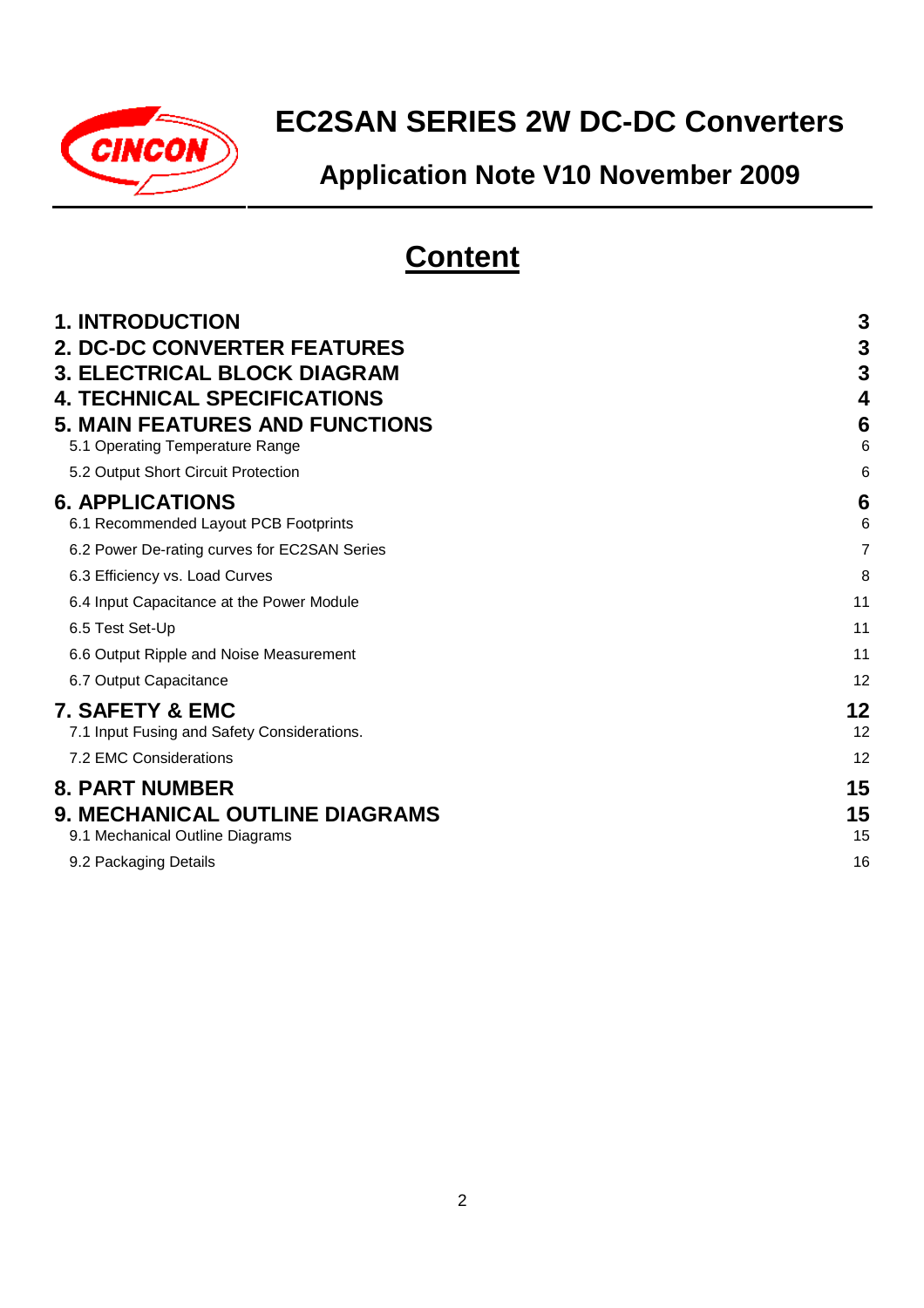

## **Application Note V10 November 2009**

## **1. Introduction**

The EC2SAN series offer 2 watts of output power with Industry Standard Single-In-line Package in a 0.77 x 0.28 x 0.40inches(19.6x7.2 x 10.2mm). The EC2SAN series have a  $\pm$ 10% input voltage range of 5Vdc、12Vdc and 24Vdc and provide a unregulated output. This series are with features as miniature size, 1000VDC of isolation and allow an operating ambient temperature range of  $-40\text{°C}$  to 85°C. Furthermore, th is series offer a product high performance at low cost. All models are very suitable for telecommunications, distributed power systems, battery operated equipment, industrial, portable equipment applications.

## **2. DC-DC Converter Features**

- **•** Industry Standard SIP Packages
- **Efficiency up to 86%**
- 1000VDC Isolation
- **•** Low Cost
- **•** Unregulated Outputs
- Low Ripple and Noise
- RoHS compliance



## **3. Electrical Block Diagram**

Figure2 Electrical Block Diagram for Dual output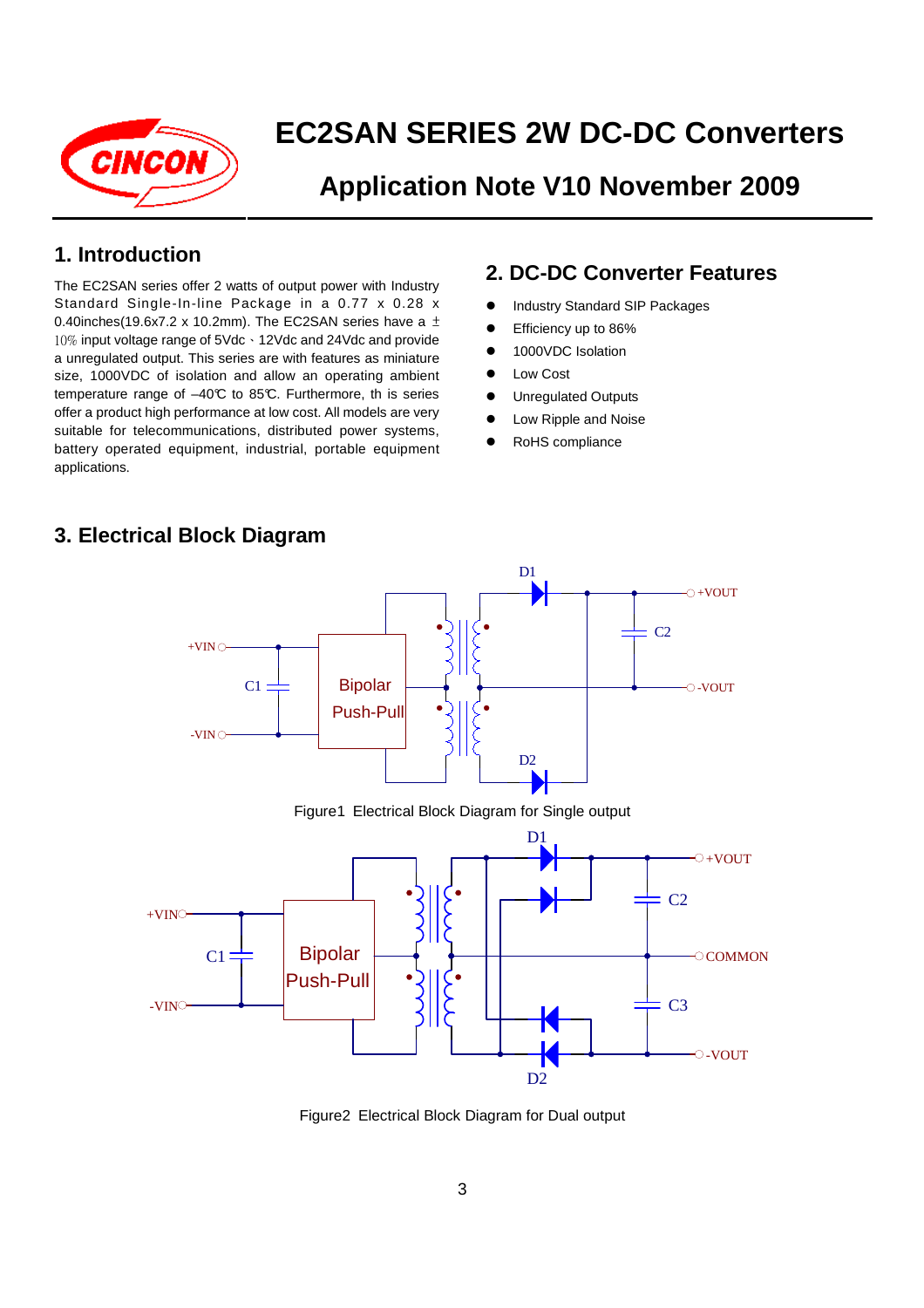

## **Application Note V10 November 2009**

## **4. Technical Specifications**

(All specifications are typical at nominal input, full load at 25℃ unless otherwise noted.)

| <b>PARAMETER</b>                      | $\alpha$ in opposition of the typical at Homma impatition foad at $\pm \sigma \circ \alpha$ and $\sigma \circ \sigma$ in $\sigma \circ \sigma$<br><b>NOTES and CONDITIONS</b> | Device                                                                                                  | Min.                                                | Typical                                    | Max.                                                | Units          |
|---------------------------------------|-------------------------------------------------------------------------------------------------------------------------------------------------------------------------------|---------------------------------------------------------------------------------------------------------|-----------------------------------------------------|--------------------------------------------|-----------------------------------------------------|----------------|
| <b>ABSOLUTE MAXIMUM RATINGS</b>       |                                                                                                                                                                               |                                                                                                         |                                                     |                                            |                                                     |                |
| Input Voltage                         |                                                                                                                                                                               |                                                                                                         |                                                     |                                            |                                                     |                |
| Continuous                            |                                                                                                                                                                               | EC2SA0XN<br>EC2SA1XN<br>EC2SA2XN                                                                        | $-0.7$<br>$-0.7$<br>$-0.7$                          |                                            | 5.5<br>13.2<br>26.4                                 | Vdc            |
| Transient (100ms)                     | 100 <sub>ms</sub>                                                                                                                                                             | EC2SA0XN<br>EC2SA1XN<br>EC2SA2XN                                                                        |                                                     |                                            | 9<br>18<br>30                                       | Vdc            |
| <b>Operating Ambient Temperature</b>  | With de-rating, above 75°C                                                                                                                                                    |                                                                                                         | $-40$                                               |                                            | $+85$                                               | °C             |
| Storage Temperature                   |                                                                                                                                                                               |                                                                                                         | $-55$                                               |                                            | $+125$                                              | $\overline{C}$ |
| Operating Case Temperature            |                                                                                                                                                                               |                                                                                                         | $-40$                                               |                                            | 100                                                 | °C             |
| Input/Output Isolation Voltage        | 1 minute                                                                                                                                                                      |                                                                                                         | 1000                                                |                                            |                                                     | Vdc            |
| <b>INPUT CHARACTERISTICS</b>          |                                                                                                                                                                               |                                                                                                         |                                                     |                                            |                                                     |                |
| <b>Operating Input Voltage</b>        |                                                                                                                                                                               | EC2SA0XN<br>EC2SA1XN<br>EC2SA2XN                                                                        | 4.5<br>10.8<br>21.6                                 | 5<br>12<br>24                              | 5.5<br>13.2<br>26.4                                 | Vdc            |
| Maximum Input Current                 | 100% Load, Vin=4.5V for 2SA0XN<br>100% Load, Vin=10.8V for 2SA1XN<br>100% Load, Vin=21.6V for 2SA2xN                                                                          | EC2SA0XN<br>EC2SA1XN<br>EC2SA2XN                                                                        |                                                     | 500<br>210<br>110                          |                                                     | mA             |
| No-Load Input Current                 | Vin=5V<br>$Vin=12V$<br>$V$ in=24 $V$                                                                                                                                          | EC2SA0XN<br>EC2SA1XN<br>EC2SA2XN                                                                        |                                                     | 60<br>40<br>20                             |                                                     | mA             |
| Inrush Current $(I2t)$                |                                                                                                                                                                               |                                                                                                         |                                                     |                                            | 0.01                                                | $A^2s$         |
| <b>OUTPUT CHARACTERISTIC</b>          |                                                                                                                                                                               |                                                                                                         |                                                     |                                            |                                                     |                |
| Output Voltage Set Point              | Vin=Nominal Vin, lo=Io.max, Tc=25°C                                                                                                                                           | $Vo=5.0Vdc$<br>Vo=12Vdc<br>$Vo=15Vdc$<br>$Vo = ±5.0 Vdc$<br>$Vo = \pm 12V$ dc<br>$Vo = ±15Vdc$          | 4.85<br>11.64<br>14.55<br>±4.85<br>±11.64<br>±14.55 | 5.0<br>12<br>15<br>$\pm 5.0$<br>±12<br>±15 | 5.15<br>12.36<br>15.45<br>±5.15<br>±12.36<br>±15.45 | Vdc            |
| <b>Output Voltage Regulation</b>      |                                                                                                                                                                               |                                                                                                         |                                                     |                                            |                                                     |                |
| <b>Load Regulation</b>                | lo=20% to 100%                                                                                                                                                                |                                                                                                         |                                                     |                                            | ±10                                                 | $\%$           |
| Line Regulation                       | For Vin Change of 1%                                                                                                                                                          |                                                                                                         |                                                     |                                            | ±1.2                                                | $\%$           |
| <b>Temperature Coefficient</b>        | Ta=-40 $°C$ to 85 $°C$                                                                                                                                                        |                                                                                                         |                                                     |                                            | ±0.05                                               | %/°C           |
| Output Voltage Ripple and Noise       |                                                                                                                                                                               |                                                                                                         |                                                     |                                            |                                                     |                |
| Peak-to-Peak                          | Full Load, 20MHz bandwidth<br>Output with 0.33uF Ceramic Capacitor                                                                                                            | EC2SAX1N<br>EC2SAXXN                                                                                    |                                                     |                                            | 100<br>150                                          | mV             |
| <b>Operating Output Current Range</b> |                                                                                                                                                                               | $Vo=5.0Vdc$<br>$Vo=12Vdc$<br>$Vo=15Vdc$<br>$Vo = ±12Vdc$<br>$Vo = ±15Vdc$<br>$Vo = \pm 5Vdc$            | 0<br>0<br>0<br>0<br>0<br>0                          |                                            | 400<br>167<br>134<br>83<br>67<br>200                | mA             |
| Over Load                             | Vin=Nominal Vin<br>Output Voltage Within Vo Set Point ±5%                                                                                                                     | All                                                                                                     | 120                                                 |                                            |                                                     | %              |
| Output Voltage Balance                | Vin=nominal, lo=lomax, Tc=25°C                                                                                                                                                | Dual                                                                                                    |                                                     |                                            | ±1.0                                                | $\%$           |
| Maximum Output Capacitance            | <b>Full load</b>                                                                                                                                                              | $Vo=5.0Vdc$<br>$Vo=12Vdc$<br>$Vo=15Vdc$<br>$Vo = \pm 5.0 Vdc$<br>$Vo = \pm 12V$ dc<br>$Vo = \pm 15V$ dc |                                                     |                                            | 470<br>470<br>470<br>470<br>470<br>470              | uF             |
| <b>Output Short Circuit</b>           | Momentary                                                                                                                                                                     |                                                                                                         |                                                     |                                            | $\mathbf{1}$                                        | Sec.           |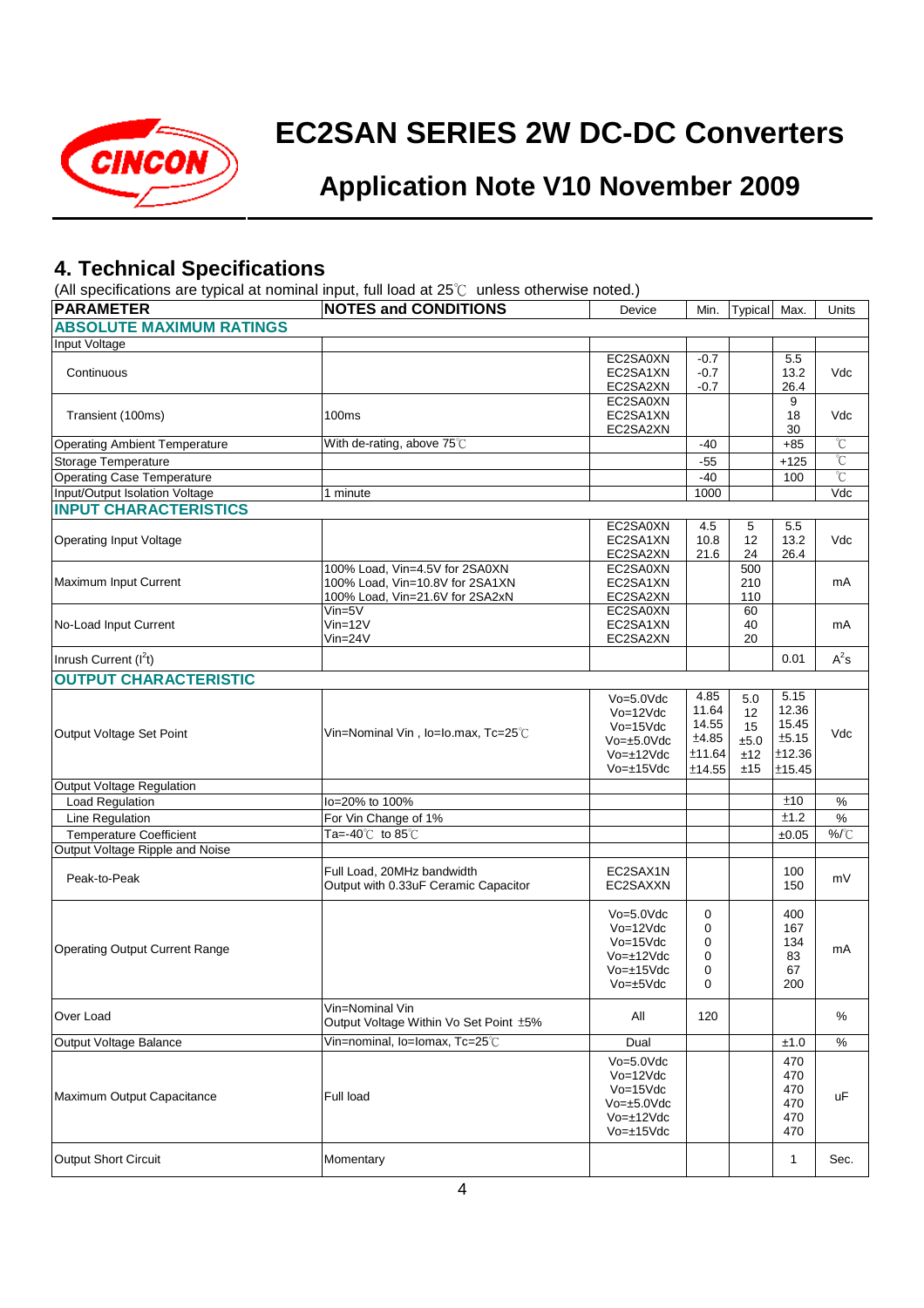

| <b>PARAMETER</b>                 | <b>NOTES and CONDITIONS</b>               | Device                                                                                                                                                                           | Min. | Typical                                                                                             | Max. | <b>Units</b>  |
|----------------------------------|-------------------------------------------|----------------------------------------------------------------------------------------------------------------------------------------------------------------------------------|------|-----------------------------------------------------------------------------------------------------|------|---------------|
| <b>EFFICIENCY</b>                |                                           |                                                                                                                                                                                  |      |                                                                                                     |      |               |
| 100% Load                        | Vin=Nominal Vin, Io=Io.max, Tc=25°C       | EC2SA01N<br>EC2SA02N<br>EC2SA03N<br>EC2SA04N<br>EC2SA05N<br>EC2SA06N<br>EC2SA11N<br>EC2SA12N<br>EC2SA13N<br>EC2SA14N<br>EC2SA15N<br>EC2SA16N<br>EC2SA21N<br>EC2SA22N<br>EC2SA23N |      | 82<br>86<br>85<br>86<br>86<br>83<br>82<br>83<br>84<br>82<br>84<br>82<br>$\overline{79}$<br>81<br>82 |      | $\frac{0}{0}$ |
|                                  |                                           | EC2SA24N<br>EC2SA25N<br>EC2SA26N                                                                                                                                                 |      | 81<br>82<br>79                                                                                      |      |               |
| <b>ISOLATION CHARACTERISTICS</b> |                                           |                                                                                                                                                                                  |      |                                                                                                     |      |               |
| Input to Output                  | 1 minutes                                 | All                                                                                                                                                                              | 1000 |                                                                                                     |      | Vdc           |
| <b>Isolation Resistance</b>      |                                           | All                                                                                                                                                                              | 1000 |                                                                                                     |      | $M\Omega$     |
| <b>Isolation Capacitance</b>     |                                           | All                                                                                                                                                                              |      | 15                                                                                                  |      | рF            |
| <b>FEATURE CHARACTERISTICS</b>   |                                           |                                                                                                                                                                                  |      |                                                                                                     |      |               |
| <b>Switching Frequency</b>       | Vin=Nominal Vin, Io=Io.max, Tc=25°C       | All                                                                                                                                                                              |      | 80                                                                                                  |      | <b>KHz</b>    |
|                                  |                                           |                                                                                                                                                                                  |      |                                                                                                     |      |               |
| <b>GENERAL SPECIFICATIONS</b>    |                                           |                                                                                                                                                                                  |      |                                                                                                     |      |               |
| <b>MTBF</b>                      | lo=100%of lo.max;Ta=25℃ per MIL-HDBK-217F | All                                                                                                                                                                              |      | 3.3                                                                                                 |      | M hours       |
| Weight                           |                                           | All                                                                                                                                                                              |      | 2.7                                                                                                 |      | Grams         |
|                                  |                                           |                                                                                                                                                                                  |      |                                                                                                     |      |               |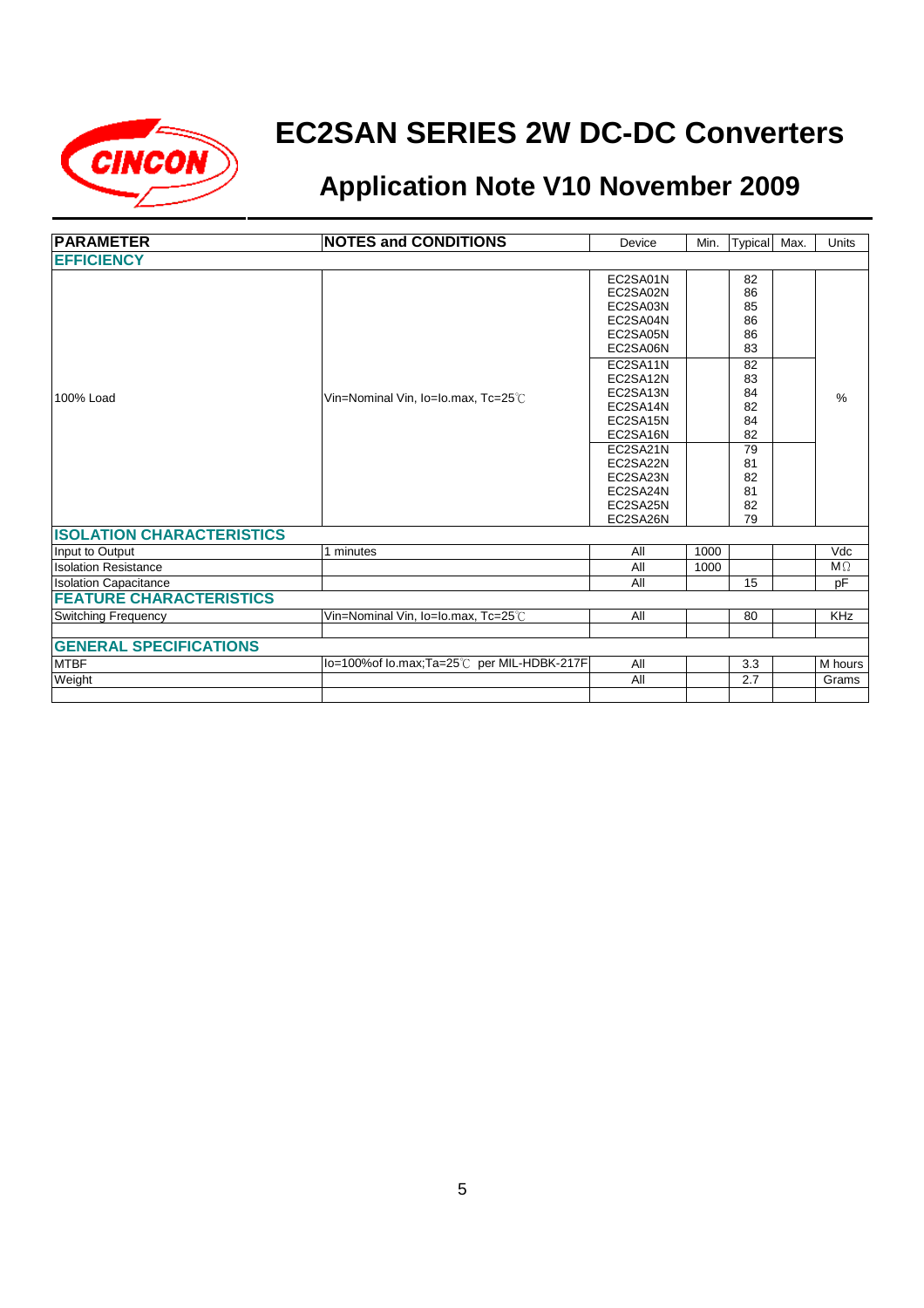

## **Application Note V10 November 2009**

## **5. Main Features and Functions**

### **5.1 Operating Temperature Range**

The EC2SAN series converters can be operated by a wide ambient temperature range from -40 $\degree$  to 85 $\degree$ . The standard model has a plastic case and case temperature can not over 100℃ at normal operating.

### **5.2 Output Short Circuit Protection**

All different voltage models have a momentary short-circuit protection (1 Second maximum). Please notice this condition and avoid output short as much as possible.

## **6. Applications**

### **6.1 Recommended Layout PCB Footprints**

The system designer or the end user must ensure that other components and metal in the vicinity of the converter meet the spacing requirements to which the system is approved. Low resistance and low inductance PCB layout traces are the norm and should be used where possible. Due consideration must also be given to proper low impedance tracks between power module, input and output grounds. The recommended footprints and soldering profiles are shown as Figure 3.



Note: Dimensions are in inches(millimeters)



#### Lead Free Wave Soldering Profile

Note:

- 1. Soldering Materials: Sn/Cu/Ni
- 2. Ramp up rate during preheat: 1.4 ℃/Sec (From 50℃ to 100℃)
- 3. Soaking temperature: 0.5 ℃/Sec (From 100℃ to 130℃), 60±20 seconds
- 4. Peak temperature: 260℃, above 250℃ 3~6 Seconds
- 5. Ramp up rate during cooling: -10.0 ℃/Sec (From 260℃ to 150℃)

Figure3 Recommended PCB Layout Footprints and Soldering Profile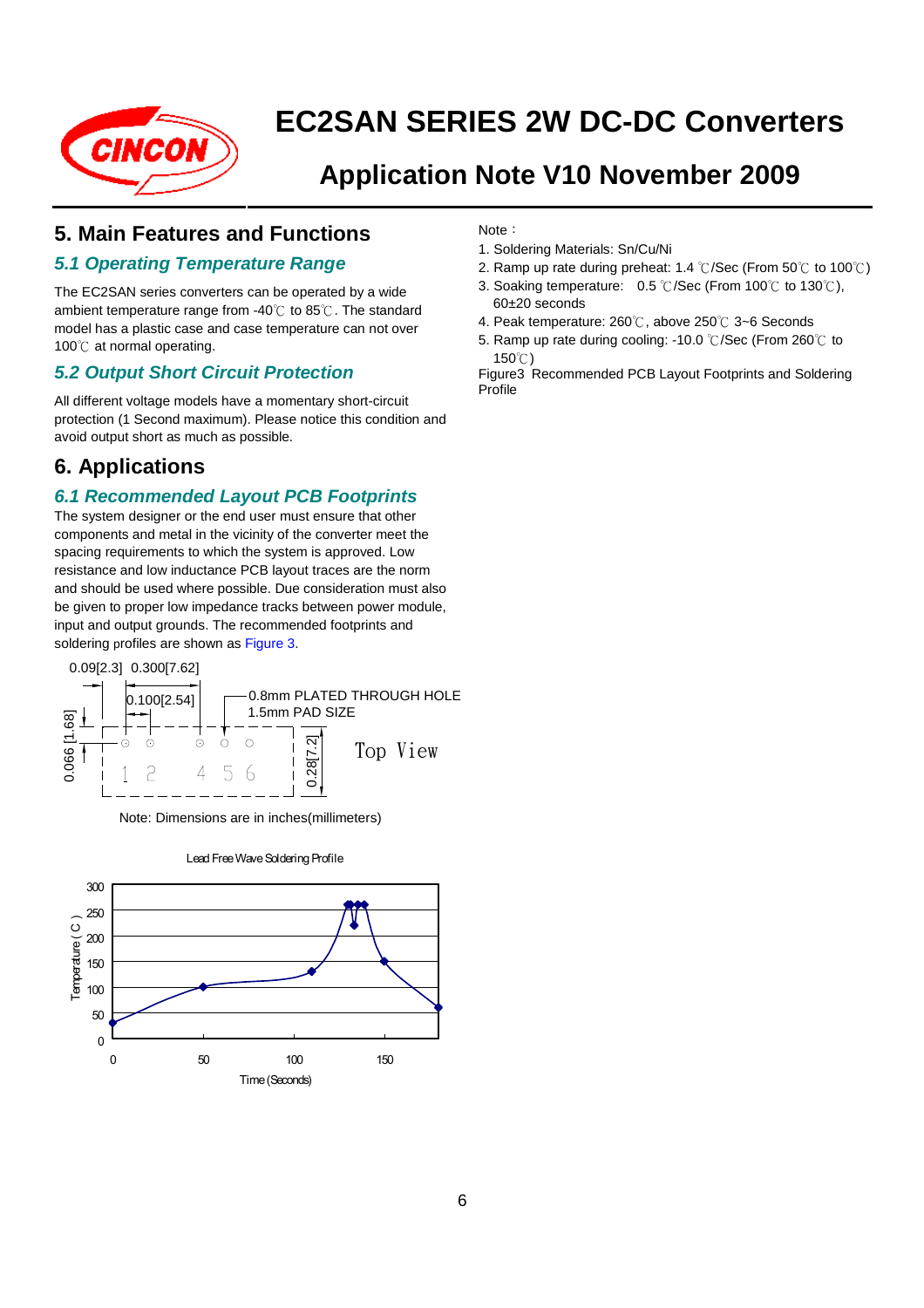

## **Application Note V10 November 2009**

### **6.2 Power De-rating curves for EC2SAN Series**

Operating Ambient temperature Range: -40℃ ~ 85℃ Maximum case temperature under any operating condition should not be exceed 100℃.



Figure4 Typical Power De-rating Curve for EC2SAN Series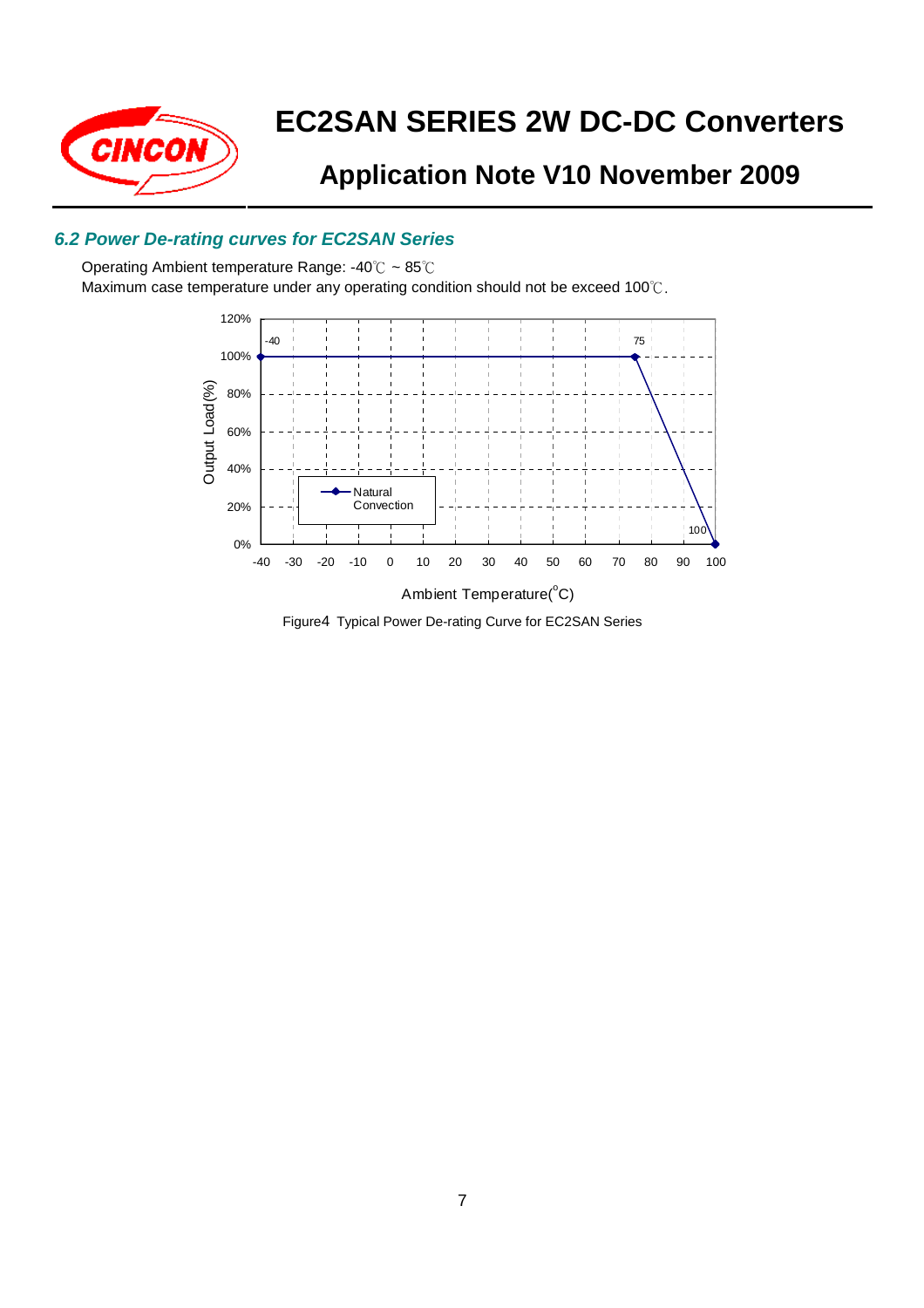

## **Application Note V10 November 2009**

#### **6.3 Efficiency vs. Load Curves**







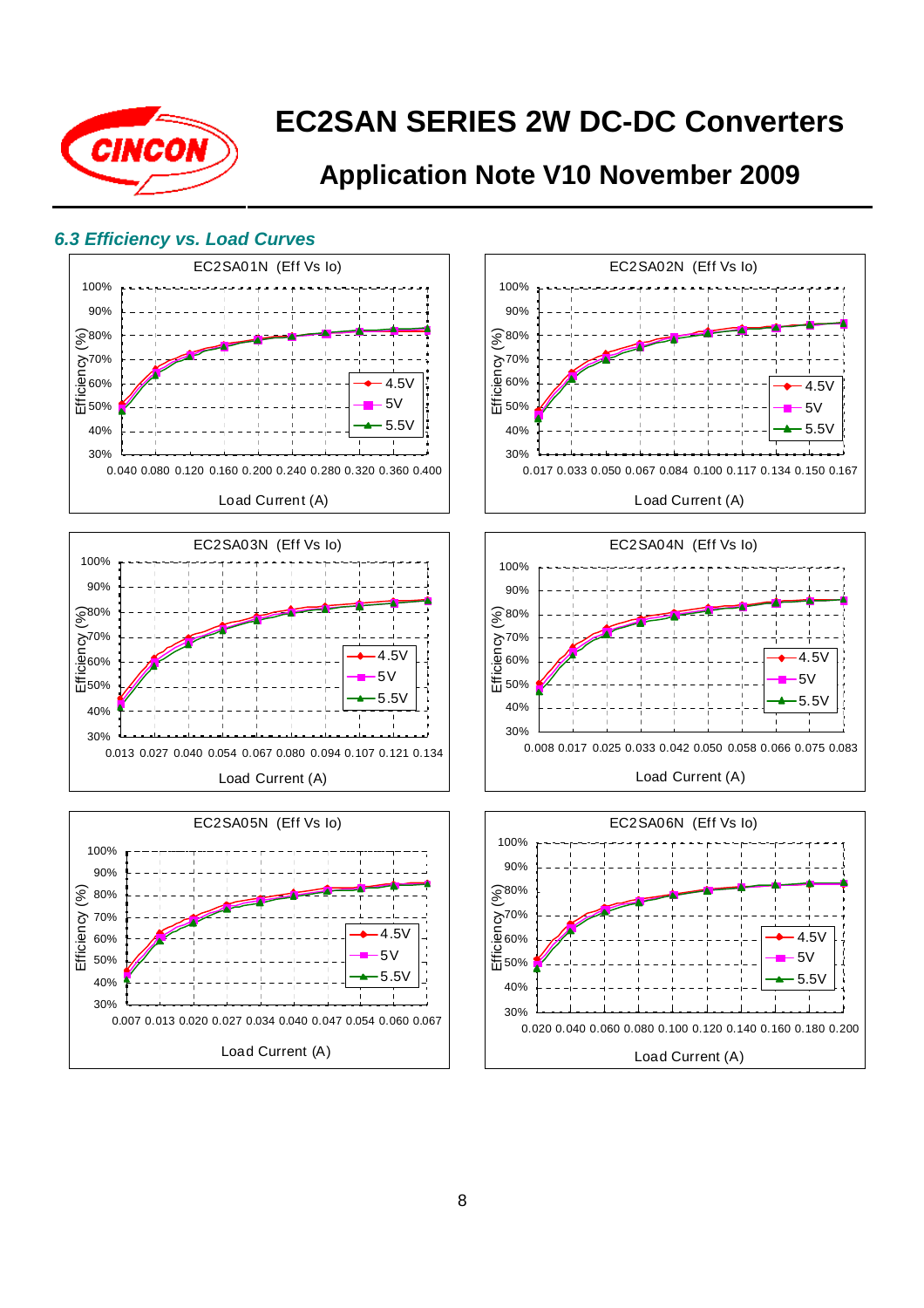

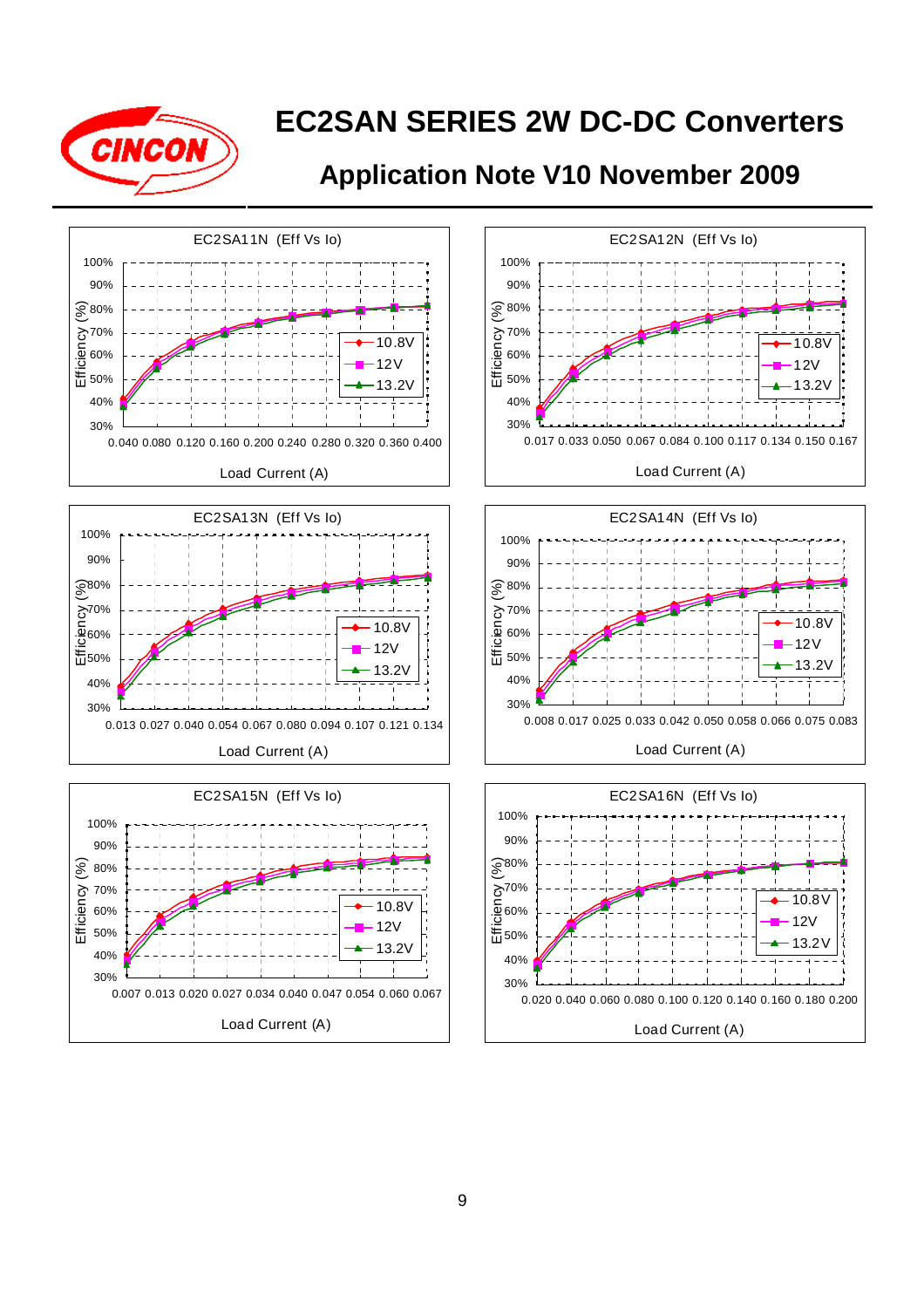

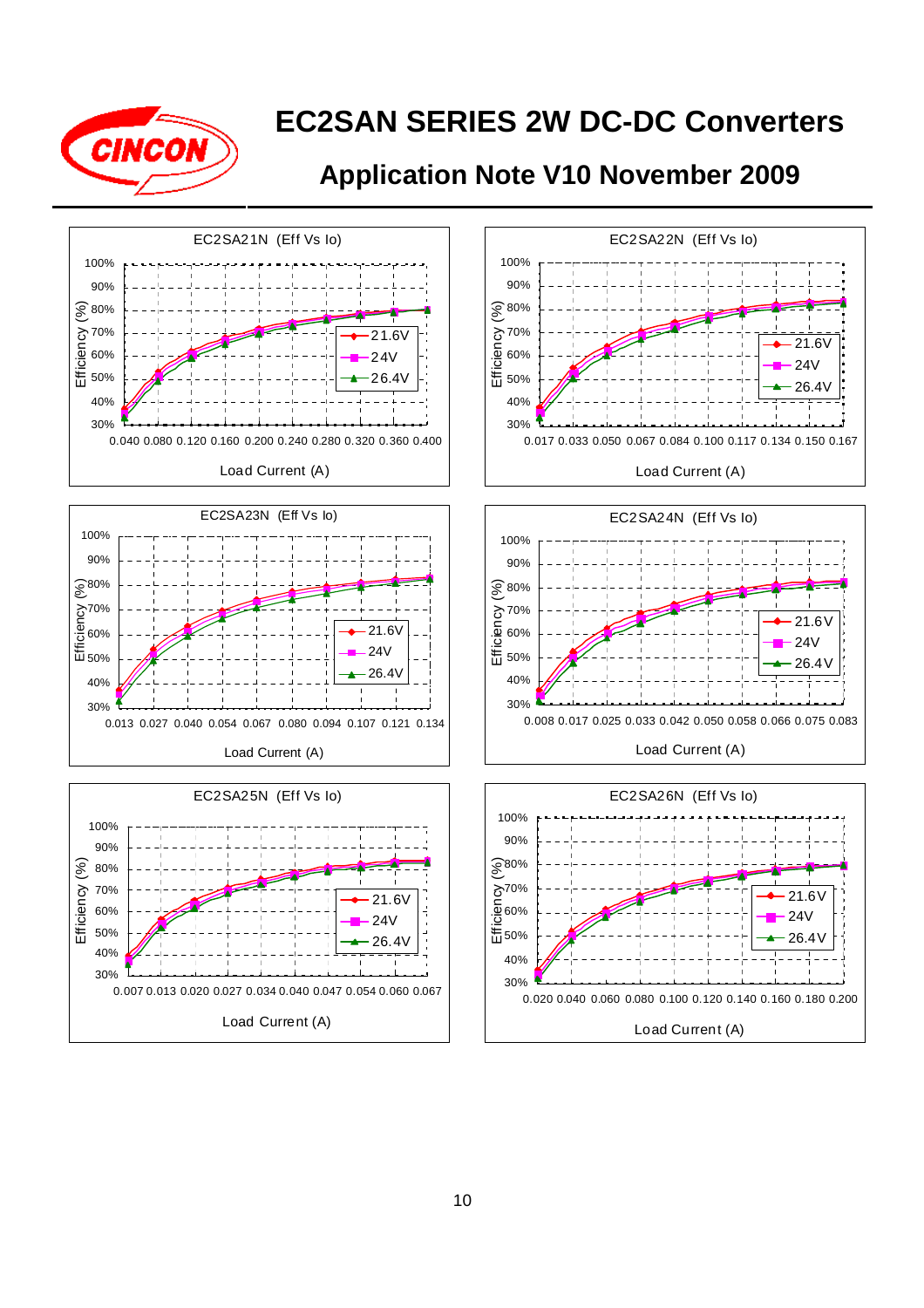

## **Application Note V10 November 2009**

#### **6.4 Input Capacitance at the Power Module**

The converters must be connected to low AC source impedance. To avoid problems with loop stability source inductance should be low. Also, the input capacitors (Cin) should be placed close to the converter input pins to de-couple distribution inductance. However, the external input capacitors are chosen for suitable ripple handling capability. The input capacitors (Cin) are recommended by low ESR capacitors of 2.2uF for 5Vin and 12Vin models or 10uF for 24Vin models. Testing Circuit for reflected ripple current as shown in Figure5 represents typical measurement methods. C1 and L1 simulate a typical DC source impedance. The input reflected-ripple current is measured by current probe to oscilloscope with a simulated source Inductance (L1).



L1: 12uH

C1: 2.2uF Tantalum capacitor for 5Vin and 12Vin models or 10uFCeramic capacitor for 24Vin models Cin: None

Figure5 Input Reflected-Ripple Test Setup

#### **6.5 Test Set-Up**

The basic test set-up to measure parameters such as efficiency and load regulation is shown in Figure6 and 7. When testing the modules under any transient conditions please ensure that the transient response of the source is sufficient to power the equipment under test. We can calculate the

- **Efficiency**
- Load regulation and line regulation.

The value of efficiency is defined as:

$$
\eta = \frac{Vo \times Io}{Vin \times lin} \times 100\%
$$

Where: Vo is output voltage,

Io is output current,

Vin is input voltage,

Iin is input current.

The value of load regulation is defined as:

$$
Load.reg = \frac{V_{FL} - V_{ML}}{V_{ML}} \times 100\%
$$

Where:  $V_{FL}$  is the output voltage at full load

V<sub>ML</sub> is the output voltage at 20%full load

Line regulation is per 1.0% change in input voltage. The value of line regulation is defined as:

$$
Line\text{.reg} = \frac{V_{HL} - V_{LL}}{V_{NOM}} \times 100\%
$$

$$
20
$$

Where:  $V_{HL}$  is the output voltage of maximum input voltage at full load.

 $V_{LL}$  is the output voltage of minimum input voltage at full load.  $V_{NOM}$  is the output voltage of nominal input voltage at full load.



Figure6 EC2SAN Series Single output Test Setup





#### **6.6 Output Ripple and Noise Measurement**

The test set-up for noise and ripple measurements is shown in Figure8 and 9. A coaxial cable was used to prevent impedance mismatch reflections disturbing the noise readings at higher frequencies. Measurements are taken with output appropriately loaded and all ripple/noise specifications are from D.C. to 20MHz Band Width. The output ripple/noise is measured with 0.33uF ceramic capacitor across output. The ripple and noise is measured by BNC at 50mm to 75mm (2" to 3") from the module.



Figure8 Output Voltage Ripple and Noise Measurement Set-up for Single Output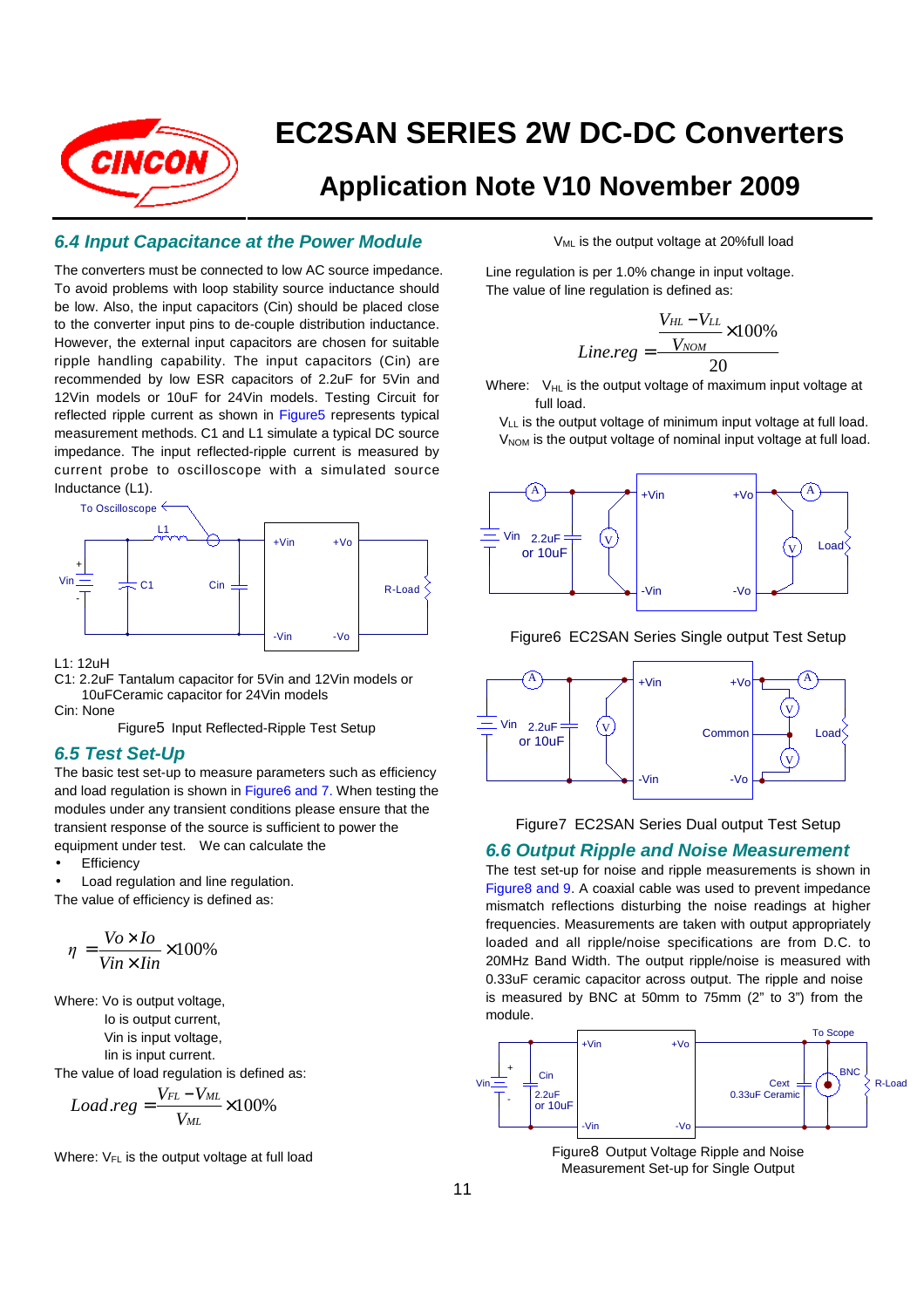

## **Application Note V10 November 2009**



Figure9 Output Voltage Ripple and Noise Measurement Set-up for Dual output

#### **6.7 Output Capacitance**

The EC2SAN series converters provide unconditional stability with or without external capacitors. For good transient response low ESR output capacitors should be located close to the point of load. These series converters are designed to work with load capacitance to see technical specifications.

## **7. Safety & EMC**

### **7.1 Input Fusing and Safety Considerations.**

The EC2SAN series converters have not an internal fuse. However, to achieve maximum safety and system protection, always use an input line fuse. We recommended a time delay fuse 1A for 5Vin models, 500mA for 12Vin models and 250mA for 24Vin models. Figure10 circuit is recommended by a Transient Voltage Suppressor diode across the input terminal to protect the unit against surge or spike voltage and input reverse voltage.



Figure10 Input Protection

### **7.2 EMC Considerations**

EMI Test standard: EN55022 Class A and Class B Conducted Emission Test Condition: Input Voltage: Nominal, Output Load: Full Load



Figure11 Connection circuit for conducted EMI testing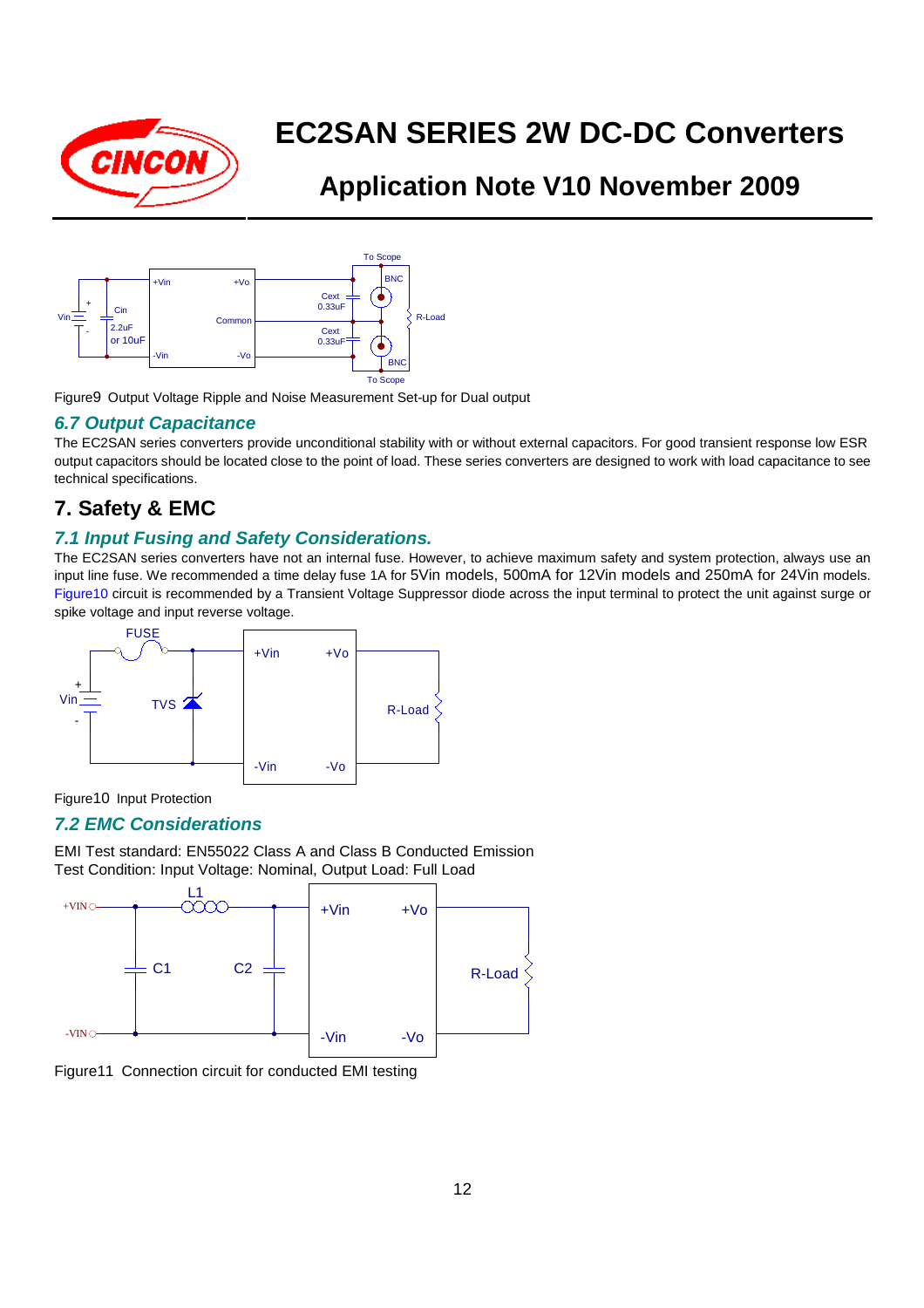

# **Application Note V10 November 2009**

|           | <b>EN55022 class A</b> |                | <b>EN55022 class B</b> |                |                |                    |
|-----------|------------------------|----------------|------------------------|----------------|----------------|--------------------|
| Model No. | C <sub>1</sub>         | C <sub>2</sub> | L1                     | C <sub>1</sub> | C <sub>2</sub> | L1                 |
| EC2SA01N  | 4.7uF/50V 1812         | <b>NC</b>      | 2.2uH                  | 10uF/25V 1812  | <b>NC</b>      | 5.6uH              |
| EC2SA02N  | 4.7uF/50V 1812         | <b>NC</b>      | 2.2uH                  | 10uF/25V 1812  | <b>NC</b>      | $5.6$ uH           |
| EC2SA03N  | 10uF/25V 1812          | <b>NC</b>      | $5.6$ uH               | 10uF/25V 1812  | 10uF/25V 1812  | $5.6$ uH           |
| EC2SA04N  | 4.7uF/50V 1812         | <b>NC</b>      | 2.2uH                  | 10uF/25V 1812  | <b>NC</b>      | 5.6uH              |
| EC2SA05N  | 10uF/25V 1812          | <b>NC</b>      | $5.6$ uH               | 10uF/25V 1812  | 10uF/25V 1812  | $5.6$ uH           |
| EC2SA06N  | 4.7uF/50V 1812         | <b>NC</b>      | 2.2uH                  | 10uF/25V 1812  | <b>NC</b>      | 5.6uH              |
| EC2SA11N  | 10uF/25V 1812          | <b>NC</b>      | 5.6uH                  | 10uF/25V 1812  | 10uF/25V 1812  | $5.6$ uH           |
| EC2SA12N  | 4.7uF/50V 1812         | <b>NC</b>      | $5.6$ uH               | 10uF/25V 1812  | 10uF/25V 1812  | $5.6$ uH           |
| EC2SA13N  | 4.7uF/50V 1812         | <b>NC</b>      | $5.6$ uH               | 10uF/25V 1812  | 10uF/25V 1812  | 5.6uH              |
| EC2SA14N  | 4.7uF/50V 1812         | <b>NC</b>      | $5.6$ uH               | 10uF/25V 1812  | 10uF/25V 1812  | $5.6$ uH           |
| EC2SA15N  | 4.7uF/50V 1812         | <b>NC</b>      | 5.6 <sub>u</sub> H     | 10uF/25V 1812  | 10uF/25V 1812  | 5.6 <sub>u</sub> H |
| EC2SA16N  | 10uF/25V 1812          | <b>NC</b>      | 5.6 <sub>u</sub> H     | 10uF/25V 1812  | 10uF/25V 1812  | $5.6$ uH           |
| EC2SA21N  | 4.7uF/50V 1812         | 4.7uF/50V 1812 | $5.6$ uH               | 10uF/50V 2220  | 10uF/50V 2220  | $5.6$ uH           |
| EC2SA22N  | 4.7uF/50V 1812         | 4.7uF/50V 1812 | 5.6uH                  | 10uF/50V 2220  | 10uF/50V 2220  | 5.6uH              |
| EC2SA23N  | 4.7uF/50V 1812         | 4.7uF/50V 1812 | $5.6$ uH               | 10uF/50V 2220  | 10uF/50V 2220  | 5.6uH              |
| EC2SA24N  | 4.7uF/50V 1812         | 4.7uF/50V 1812 | $5.6$ uH               | 10uF/50V 2220  | 10uF/50V 2220  | $5.6$ uH           |
| EC2SA25N  | 4.7uF/50V 1812         | 4.7uF/50V 1812 | $5.6$ uH               | 10uF/50V 2220  | 10uF/50V 2220  | $5.6$ uH           |
| EC2SA26N  | 4.7uF/50V 1812         | 4.7uF/50V 1812 | 5.6uH                  | 10uF/50V 2220  | 10uF/50V 2220  | $5.6$ uH           |

Note: All of capacitors are ceramic capacitors.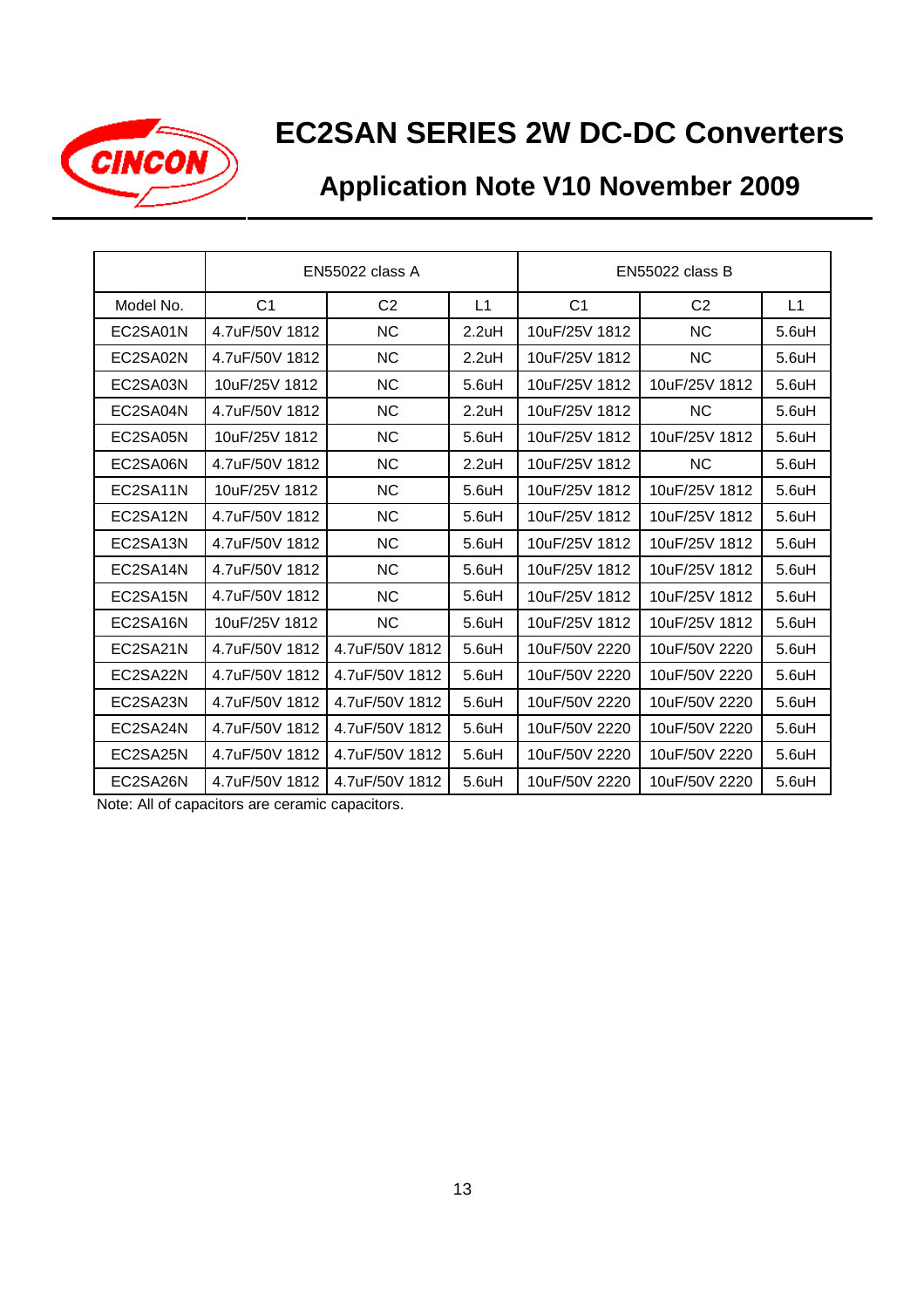







Figure12-1 EMI Conducted Class A for EC2SAN01N Figure12-2 EMI Conducted Class B for EC2SAN01N

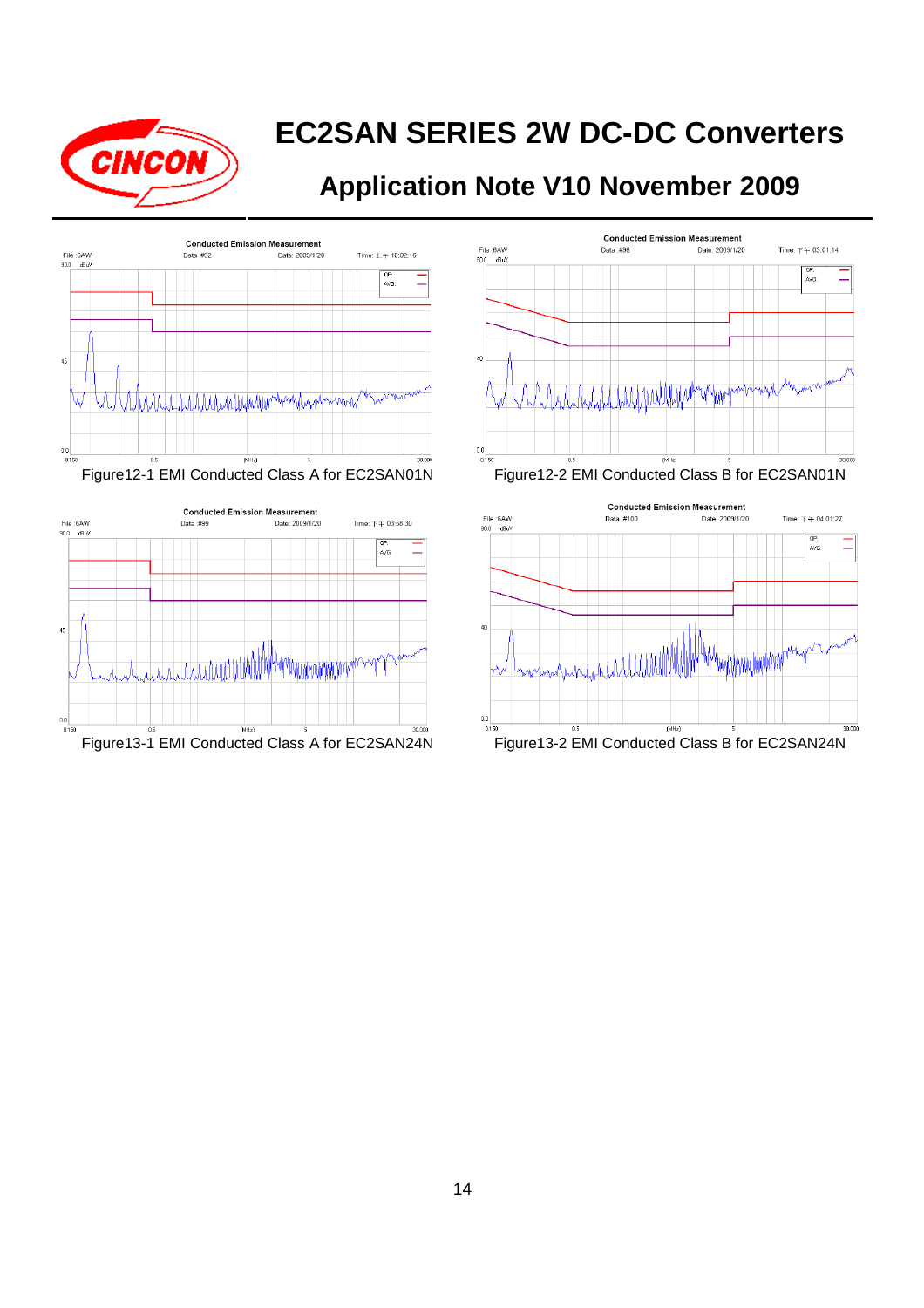

## **Application Note V10 November 2009**

### **8. Part Number**



## **9. Mechanical Outline Diagrams**

### **9.1 Mechanical Outline Diagrams**



|                  | All Dimensions In Inches(mm) |                |
|------------------|------------------------------|----------------|
| Tolerance Inches |                              | Millimeters    |
|                  | $X. XX+0.01$                 | $X. X+0.25$    |
|                  | X. XXX+0. 005                | $X.$ $XX+0.13$ |
| Pin              | $+0.002$                     | $+0.05$        |

| PIN CONNECTION |               |                    |  |
|----------------|---------------|--------------------|--|
| Pin            | Single Output | <b>Dual Output</b> |  |
|                | $+V$ in       | $+V$ in            |  |
| 2              | -Vin          | -Vin               |  |
|                | -Vout         | -Vout              |  |
| 5              | No Pin        | Common             |  |
| 6              | $+$ Vout      | $+$ Vout           |  |

Figure14 EC2SAN Mechanical Outline Diagram